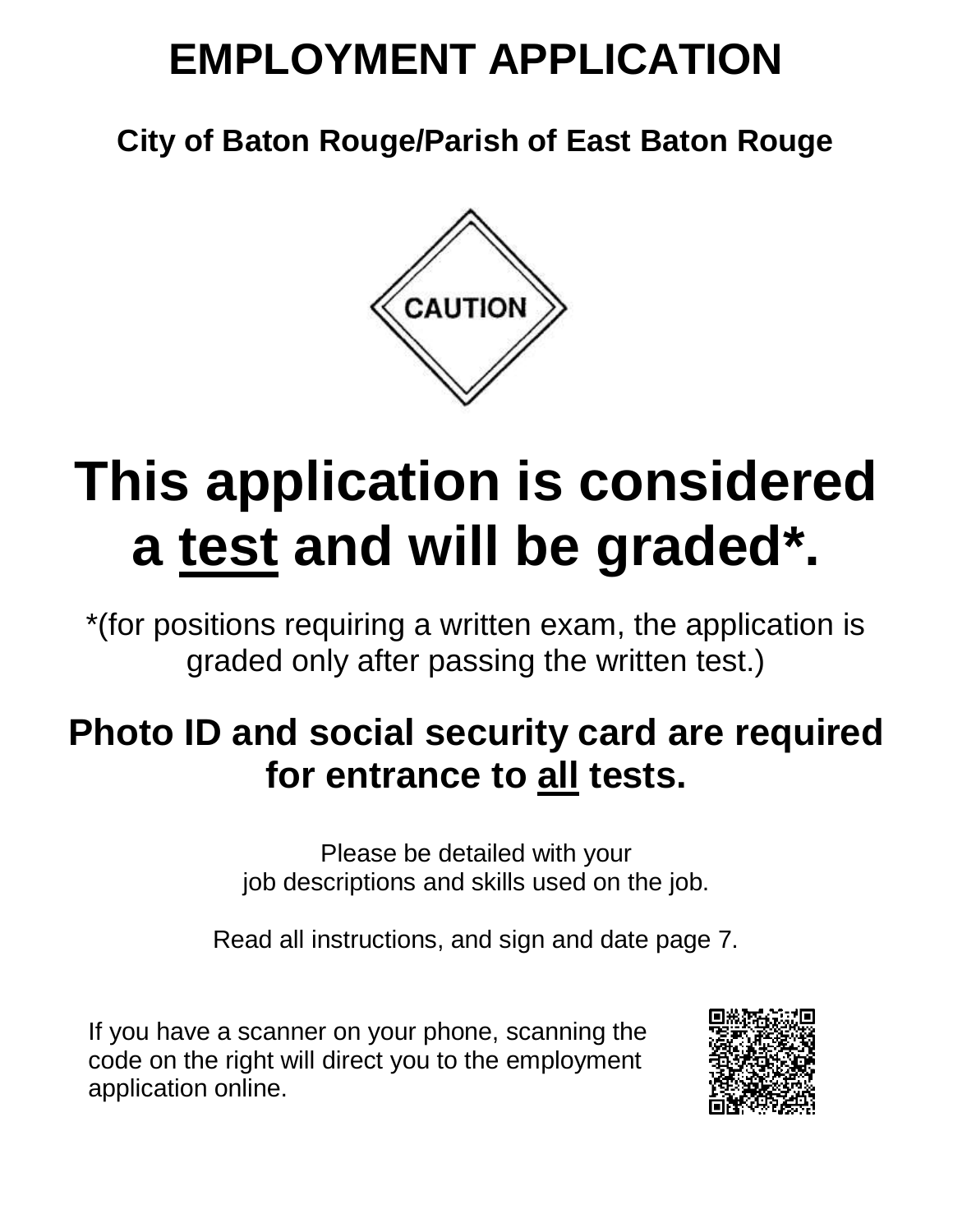## **City of Baton Rouge/Parish of East Baton Rouge Employment Application Instructions**

*Many applicants either have their applications rejected or their scores affected by application errors that may be avoided. The following information is an effort to help you avoid the most common mistakes. Please read these instructions carefully before submitting your employment application. Any misrepresentation in this application and/or attachments WILL cause your application to be rejected, your name to be removed from the eligible register and/or subject you to dismissal.*

#### *General Information*

- **Please read the minimum requirements (and application notes if the job is posted) before applying.**
- Apply for positions **only** if you meet the minimum qualifications for the job. We cannot waive requirements.
- Type or print applications in blue or black ink.
- Application materials must be received by the announced deadline.
- Remember to sign and date your employment application and submit your driver's license and SS Card. Unsigned applications will be rejected.
- **A separate employment application is required for each job title for which you are applying.**
- Copies of applications are accepted as long as each copy is complete, legible and signed. **Keep a copy for yourself**.
- City-Parish applicants should provide accurate and complete application information regarding employment, education, criminal history, etc.
- Prior to job offer, criminal record checks will be run on all applicants not currently employed with the City-Parish Government. **The following information is required for criminal record checks to be run: SSNO, birth date, driver's license and state in which it was issued, city and state of every employer.**
- Applications written in pencil or copies that are too light or damaged (bent, rolled, stained, etc.) are not acceptable.
- **Once submitted, your application and attachments will not be returned, reused or copied for you.**
- Customer parking is available in the Florida Street parking lot of the City-Parish building. Additional parking is available in the rear lot accessible from North 18th Street.

#### *Testing Information*

Applications for positions requiring a written examination are submitted during test check-in (please refer to the test calendar.) **Picture identification and proof of social security number are required for entry to all tests.**

If you are applying for any classification that requires a degree or using education to substitute for experience a transcript is **required at the time of application**.

If you are applying for any classification that requires a certification the certification is **required at the time of application**.

Electronic devices are not allowed in the examination room. Examinees found with such a device after the start of the exam will be disqualified and banned from application for 1 year. Further infraction results in a 3 year ban.

The City of Baton Rouge is glad to provide reasonable accommodations to qualifying applicants. In advance of testing, please ask for a Reasonable Accommodation Request form if you wish to request an examination accommodation.

#### *Veteran's Preference*

Please submit your DD214 and proof of service connected disability for veteran's preference points to be awarded. (Six months active duty, not for training, and honorable discharge required.)

#### *Education, Certification and License Related Information*

Educational requirements are met only through accredited institutions. The institutions must be accredited by an agency recognized by the United States Department of Education. Foreign degrees must be converted.

In order for grading points to be credited, **education, certification and similar documents are required.** It is best to provide transcripts in case specific courses are needed. It is also beneficial to bring certificates/diplomas for short courses completed, such as software training, leadership courses, etc.

As you renew licenses and certifications, please bring in updated documentation.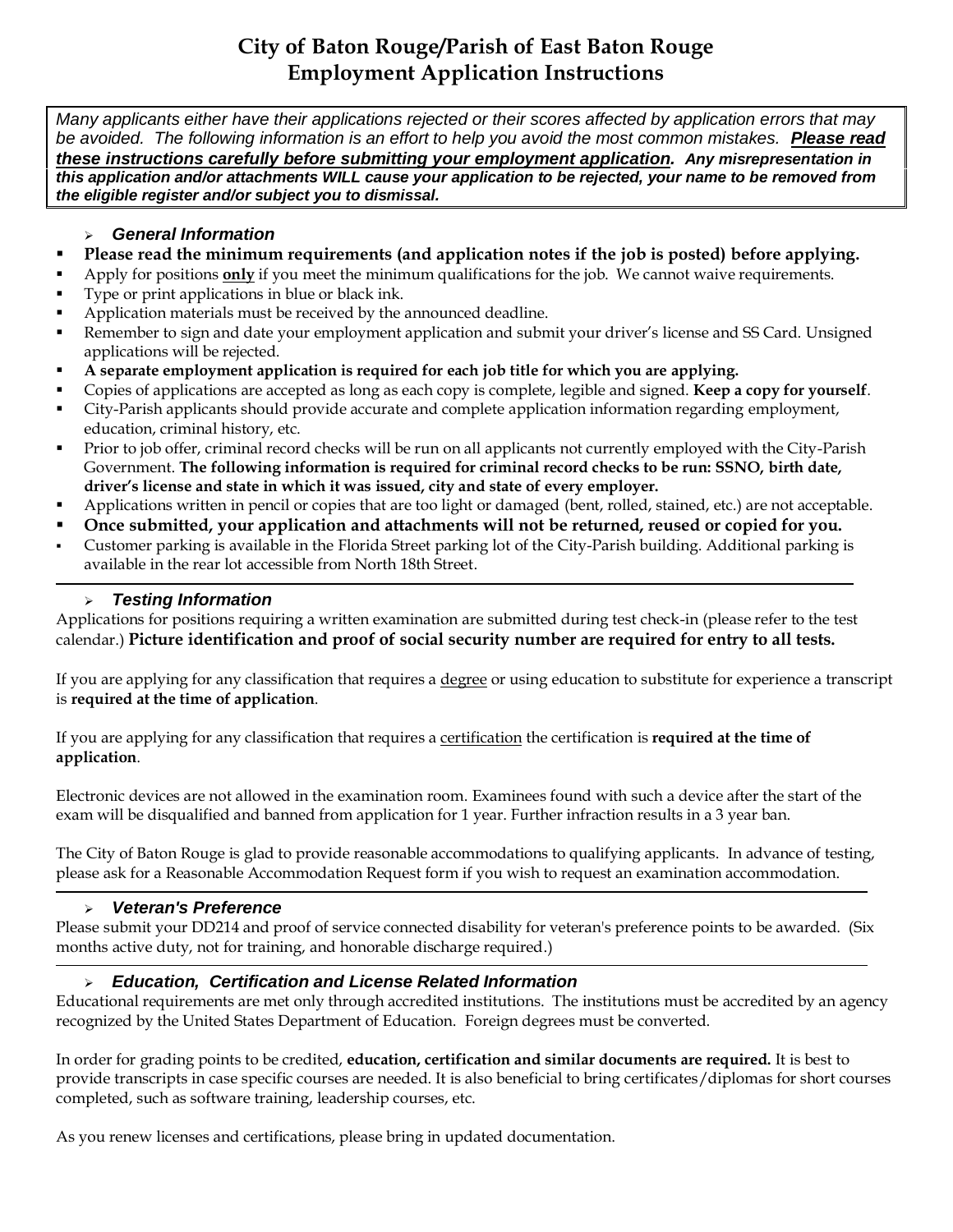If your college diploma does not specify what your major field of study was, please submit a transcript. Education points may be awarded, in many cases, only if the specific degree is indicated.

It is best to include all levels of higher education documentation because credit may be given for a specific bachelor's degree that would not be evident on a master's diploma.

Even if you did not complete college, it is still beneficial to submit a transcript of completed courses because partial credit may be awarded.

If you are applying for a position that requires a college degree and you either did not complete college, or completed but not in the required field, you must list your major undergraduate subjects and credit hours to be considered for admitting.

#### *Employment Related*

Work history information is used to determine whether you qualify for the job for which you are applying. For some jobs, this section will also be scored to determine part of or your entire grade. To receive credit, you should fill out all blocks for each job listed.

Starting in Job 1, list all periods of employment, beginning with your present or most recent employer and work back.

Title of position held should be your official title and not a working title or multiple titles.

It is especially important that you fill out the beginning and ending dates (month/year) and the average number of hours worked per week for each job listed. If the hours varied, list a range such as "5-15" hours, or "20-40" hours. If you often worked overtime, "40+" is acceptable in the hours box.

#### **If you held different jobs while working for the same employer (e.g. promotions), treat each change as a separate job using separate blocks and giving specific information for each change.**

Also, describe in *detail* the specific duties beginning with your primary duties. Job descriptions should include types of software used, specific equipment operated, languages programmed, customer service specifics and other such details.

Preprinted job descriptions are not accepted in place of description of duties on the application form since they do not necessarily reflect your particular position. City-Parish employees should submit proof of working out of class where applicable.

For volunteer work, complete all applicable information and submit a letter on the organization's letterhead specifying the nature of the work, average number of hours worked per week and the beginning and ending dates.

Check your starting and ending dates for accuracy. Look for errors such as employed from 2/6/87-1/4/82 or a date of 14/2/93, or 6/8/19.

Please do not use abbreviations, acronyms or military jargon when describing your duties or listing your job title.

Include specific details such as software used, equipment operated, types of records maintained, etc.

If you cannot fit all the jobs you have held on this application form, ask for supplemental sheets for listing additional jobs (or copy any blank job page).

#### *Application Supplements*

For applications requiring a supplemental questionnaire or experience form, the supplemental form should be consistent with the employment history in your employment application.

If a position requires a license or certification you must have an up-to-date license/certification (e.g. driver's license, EMT, LPN, Arborist) on file with the Human Resources Department to be considered for employment in that position.

*Thank you for your interest in City-Parish employment and good luck in your employment search.* 11/16/15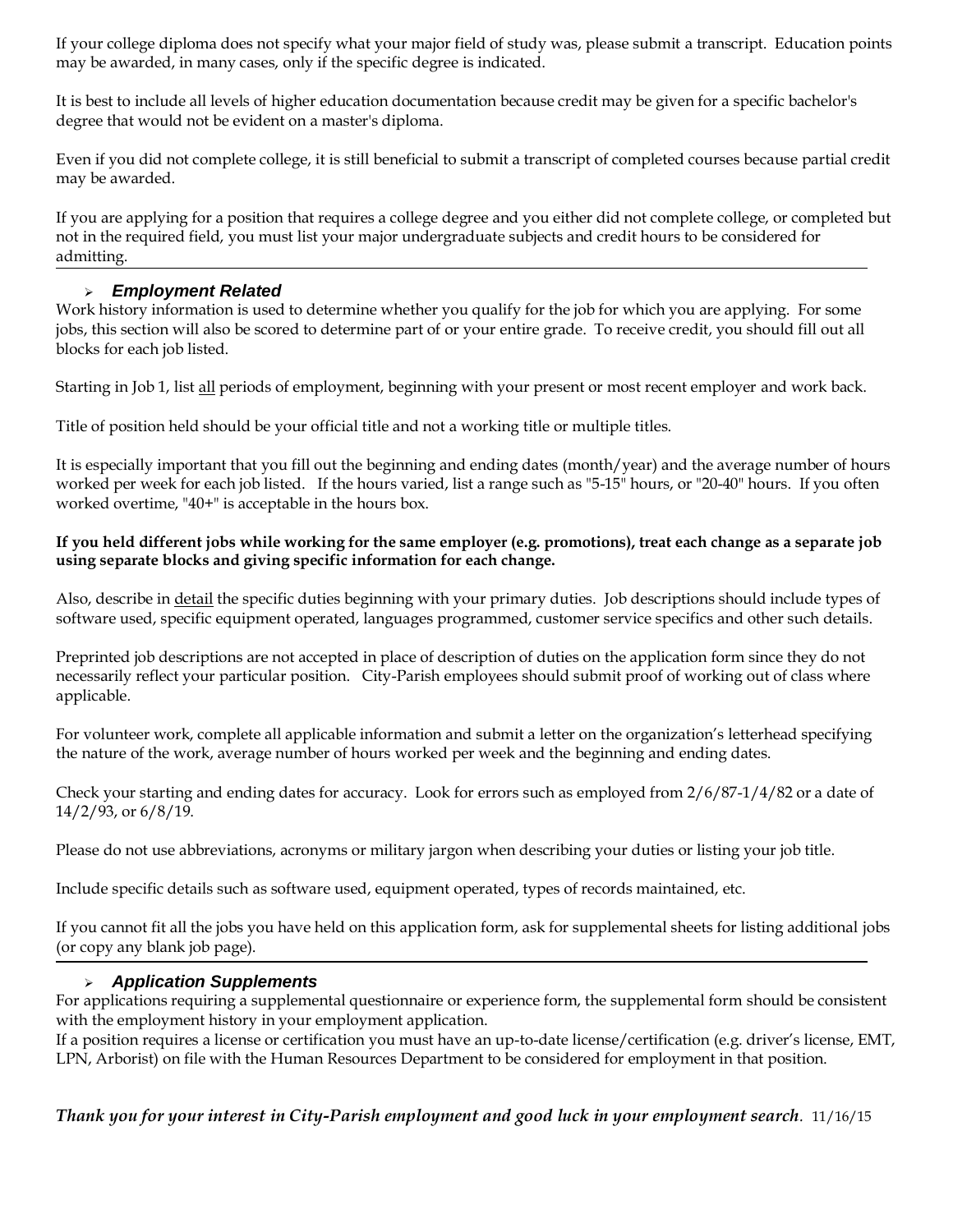### **Employment Application**

#### **City of Baton Rouge – Parish of East Baton Rouge**



Department of Human Resources- Recruitment & Examination Division 1755 Florida Street, Room 116 / PO Box 1471 / Baton Rouge, LA 70821 Phone (225) 389-3132 / Fax (225) 389-4962 Job Line (225) 344-4636\* \*(Current Openings-ext. 1603; Continuous Openings-ext.1604;Promotional Openings-ext. 1609) Web Address: www.brgov.com/dept/hr

EEO/ADA Employer

#### **>>>** Please read employment application instructions before completing this form **<<<**

|                                                                                                                                                                                                                |                                                                                                                                                | <b>Position you are applying for:</b> |  |                               |                    |  |                                                                                                                   |  |                                                |  |  |
|----------------------------------------------------------------------------------------------------------------------------------------------------------------------------------------------------------------|------------------------------------------------------------------------------------------------------------------------------------------------|---------------------------------------|--|-------------------------------|--------------------|--|-------------------------------------------------------------------------------------------------------------------|--|------------------------------------------------|--|--|
| Check all that you may be interested in: Full-Time $\square$                                                                                                                                                   |                                                                                                                                                |                                       |  |                               |                    |  | Part-time $\Box$<br>Job-Share: $\Box$                                                                             |  |                                                |  |  |
| Last Name                                                                                                                                                                                                      |                                                                                                                                                |                                       |  |                               | <b>First Name</b>  |  |                                                                                                                   |  | Middle Initial                                 |  |  |
| <b>Mailing Address</b>                                                                                                                                                                                         |                                                                                                                                                |                                       |  |                               | City               |  |                                                                                                                   |  | Parish You Live In                             |  |  |
| Cell Telephone No.<br><b>State</b><br>Zip                                                                                                                                                                      |                                                                                                                                                |                                       |  |                               | Home Telephone No. |  | Business Phone No.                                                                                                |  | E-Mail Address                                 |  |  |
| Driver's License#<br><b>State</b><br><b>Expiration Date</b>                                                                                                                                                    |                                                                                                                                                |                                       |  |                               |                    |  | Operators (Private Vehicle)<br><b>CDL</b><br>(present copy to HR)                                                 |  | License Class<br>Endorsement                   |  |  |
|                                                                                                                                                                                                                | Are you claiming Veteran's Preference? (Attach a copy of DD214 and proof of service connected disability)                                      |                                       |  |                               |                    |  |                                                                                                                   |  |                                                |  |  |
| name.                                                                                                                                                                                                          | Are any of your educational or employment records found under a different last name? If yes, please give the last<br><b>Previous Last Name</b> |                                       |  |                               |                    |  |                                                                                                                   |  |                                                |  |  |
| Are you currently employed by City-Parish Government? If yes, please give:                                                                                                                                     | Department/Division                                                                                                                            |                                       |  |                               |                    |  |                                                                                                                   |  | $\blacksquare$ Yes<br>  No                     |  |  |
| Are you a former employee of the City-Parish Government? If yes please give:<br>Last Date(s) of Employment<br>Department / Division                                                                            |                                                                                                                                                |                                       |  |                               |                    |  |                                                                                                                   |  | $\Box$ Yes $\Box$ No                           |  |  |
| reason. Employer                                                                                                                                                                                               |                                                                                                                                                |                                       |  | Date and Reason               |                    |  | Have you ever been discharged or forced to resign from any position? If yes, please give employer, date and       |  | Yes<br>$\overline{\phantom{a}}$ No             |  |  |
| Do you have any relatives working for the City-Parish Government? If yes, please complete the following:<br>(Continue listing relatives on a separate page if necessary)<br>Name<br>Relationship<br>Department |                                                                                                                                                |                                       |  |                               |                    |  |                                                                                                                   |  | Yes<br>$\overline{\phantom{a}}$ No             |  |  |
| issued by the U.S. Immigration and Naturalization Service must be submitted prior to appointment.                                                                                                              |                                                                                                                                                |                                       |  |                               |                    |  | If hired, are you authorized to work in the United States? For non citizens, a copy of your authorization to work |  | Yes<br>$\overline{\phantom{a}}$ No             |  |  |
| Do you now hold or are you a candidate for an elective public office?                                                                                                                                          |                                                                                                                                                |                                       |  |                               |                    |  |                                                                                                                   |  | ∐ No<br><b>Yes</b>                             |  |  |
|                                                                                                                                                                                                                |                                                                                                                                                |                                       |  | References                    |                    |  |                                                                                                                   |  | For Office Use Only:<br>Date and Time Received |  |  |
| Name<br>Telephone Number                                                                                                                                                                                       |                                                                                                                                                |                                       |  |                               |                    |  |                                                                                                                   |  |                                                |  |  |
|                                                                                                                                                                                                                |                                                                                                                                                |                                       |  |                               |                    |  |                                                                                                                   |  |                                                |  |  |
|                                                                                                                                                                                                                |                                                                                                                                                |                                       |  | Analisia se a sulfilia a Lais |                    |  | 2. contifications (a.g. driver's ligance                                                                          |  | Received by:                                   |  |  |

other documents as indicated in the application instructions. If a certification or license is renewed after submission of this application, please **Reminder**: With your application, bring transcripts, training certificates, licenses & certifications (e.g. driver's license, EMT, LPN, Arborist) and bring in your current documentation. **If you do not bring documentation of education and/or license(s) you may not be considered for interview**. An expired credential may result in you not being considered for a vacancy. Please refer t[o www.brgov.com/dept/hr](http://www.brgov.com/dept/hr) for further information about hiring policies and procedures.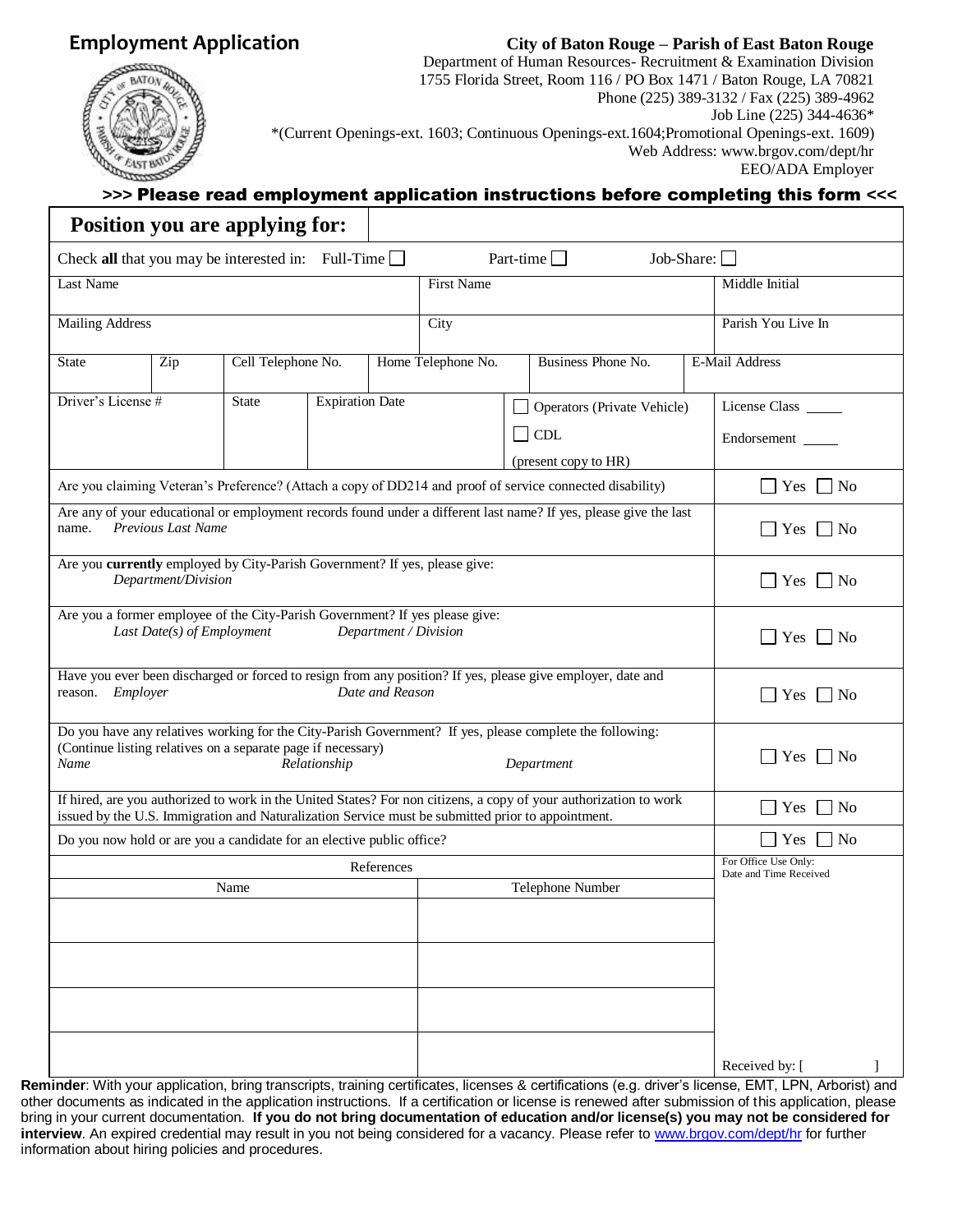|                                                                                                                                                                            |                             |                     |                                                   | EDUCATION, TRAINING AND CERTIFICATIONS                        |                                  |                |                                                                                       |                                          |  |
|----------------------------------------------------------------------------------------------------------------------------------------------------------------------------|-----------------------------|---------------------|---------------------------------------------------|---------------------------------------------------------------|----------------------------------|----------------|---------------------------------------------------------------------------------------|------------------------------------------|--|
|                                                                                                                                                                            |                             |                     |                                                   | <b>Elementary and High School Education</b>                   |                                  |                |                                                                                       |                                          |  |
| Highest Grade Completed (choose one)                                                                                                                                       |                             | Do you have a:      |                                                   |                                                               |                                  |                | Name and Location of Last School Attended<br>(High School, Junior High or Elementary) |                                          |  |
| $\Box 5$ $\Box 6$<br>$\Box$ 3                                                                                                                                              | <b>GED</b>                  |                     | High School diploma $\Box$ YES<br>П<br><b>YES</b> | NO or<br>N <sub>O</sub>                                       | Name: $\_\_$                     |                |                                                                                       |                                          |  |
| $\Box$ 10 $\Box$ 11 $\Box$ 12<br>$\Box$ 9                                                                                                                                  |                             |                     |                                                   |                                                               | Location:                        |                |                                                                                       |                                          |  |
| Indicate the number of high school courses completed in each subject:                                                                                                      |                             |                     |                                                   |                                                               |                                  |                | algebra _____ biology ______ bookkeeping                                              |                                          |  |
|                                                                                                                                                                            |                             |                     |                                                   | calculus _____ geometry _____ trigonometry                    |                                  |                |                                                                                       |                                          |  |
| Related Training (Correspondence, Business, Trades, Vocational, Armed Forces Schools, etc.-provide documentation with application)                                         |                             |                     |                                                   |                                                               |                                  |                |                                                                                       |                                          |  |
| Names and Locations of School                                                                                                                                              | Dates Attended<br>(Mo & Yr) |                     |                                                   | Courses/Subjects Completed                                    |                                  | Credit         |                                                                                       | Diplomas/Certificates                    |  |
|                                                                                                                                                                            | From<br>To                  |                     |                                                   |                                                               |                                  | Hours          |                                                                                       | <b>Received</b>                          |  |
|                                                                                                                                                                            |                             |                     |                                                   |                                                               |                                  |                |                                                                                       |                                          |  |
|                                                                                                                                                                            |                             |                     |                                                   |                                                               |                                  |                |                                                                                       |                                          |  |
|                                                                                                                                                                            |                             |                     |                                                   |                                                               |                                  |                |                                                                                       |                                          |  |
|                                                                                                                                                                            |                             |                     |                                                   |                                                               |                                  |                |                                                                                       |                                          |  |
|                                                                                                                                                                            |                             |                     |                                                   |                                                               |                                  |                |                                                                                       |                                          |  |
| **Must be from a recognized accredited school - Bring transcript with initial application**                                                                                |                             |                     |                                                   | Colleges and Universities Attended (Undergraduate & Graduate) |                                  |                |                                                                                       |                                          |  |
|                                                                                                                                                                            |                             | Dates Attended      |                                                   | <b>Credit Hours</b>                                           | Degree <b>Earned</b>             |                |                                                                                       |                                          |  |
| Names and Locations of School(s)                                                                                                                                           |                             | (Mo & Yr)           | Semester hrs $OR$ Quarter hrs                     |                                                               | (e.g.BA/BS)<br>List IF completed |                | Major                                                                                 | Minor                                    |  |
|                                                                                                                                                                            |                             | To<br>From          |                                                   |                                                               |                                  |                |                                                                                       |                                          |  |
|                                                                                                                                                                            |                             |                     |                                                   |                                                               |                                  |                |                                                                                       |                                          |  |
|                                                                                                                                                                            |                             |                     |                                                   |                                                               |                                  |                |                                                                                       |                                          |  |
|                                                                                                                                                                            |                             |                     |                                                   |                                                               |                                  |                |                                                                                       |                                          |  |
|                                                                                                                                                                            |                             |                     |                                                   |                                                               |                                  |                |                                                                                       |                                          |  |
| Major <b>Undergraduate</b>                                                                                                                                                 |                             | <b>Credit Hours</b> |                                                   |                                                               | Major Graduate                   |                |                                                                                       | <b>Credit Hours</b>                      |  |
| College Subjects                                                                                                                                                           |                             |                     | Semester hrs OR Quarter hrs                       | College Subjects                                              |                                  |                |                                                                                       | Semester hrs OR Quarter hrs              |  |
|                                                                                                                                                                            |                             |                     |                                                   |                                                               |                                  |                |                                                                                       |                                          |  |
|                                                                                                                                                                            |                             |                     |                                                   |                                                               |                                  |                |                                                                                       |                                          |  |
|                                                                                                                                                                            |                             |                     |                                                   |                                                               |                                  |                |                                                                                       |                                          |  |
|                                                                                                                                                                            |                             |                     |                                                   |                                                               |                                  |                |                                                                                       |                                          |  |
| Related Professional Licenses and Certifications (provide documentation with application)                                                                                  |                             |                     |                                                   |                                                               |                                  |                |                                                                                       |                                          |  |
| License/Certification Issued By                                                                                                                                            |                             |                     | Field/Trade Specialization                        | License or Certification Number                               |                                  |                | <b>Issue</b><br>Date                                                                  | Expiration<br>Date                       |  |
|                                                                                                                                                                            |                             |                     |                                                   |                                                               |                                  |                |                                                                                       |                                          |  |
|                                                                                                                                                                            |                             |                     |                                                   |                                                               |                                  |                |                                                                                       |                                          |  |
|                                                                                                                                                                            |                             |                     |                                                   |                                                               |                                  |                |                                                                                       |                                          |  |
|                                                                                                                                                                            |                             |                     | <b>SKILLS</b>                                     |                                                               |                                  |                |                                                                                       |                                          |  |
| ORACLE<br>Drafting<br>Hansen<br>Also include specific software experience in your job descriptions.<br>Provide documentation of courses completed.                         |                             | Auto Cad            | Approach                                          | <b>GIS</b>                                                    |                                  | Other software |                                                                                       | Languages spoken and<br>written FLUENTLY |  |
| PC skills exams are offered for typing speed, Windows and other PC proficiencies.<br>Please ask about PC skills testing if you are proficient in Word, Excel, Access, etc. |                             |                     |                                                   |                                                               |                                  |                |                                                                                       |                                          |  |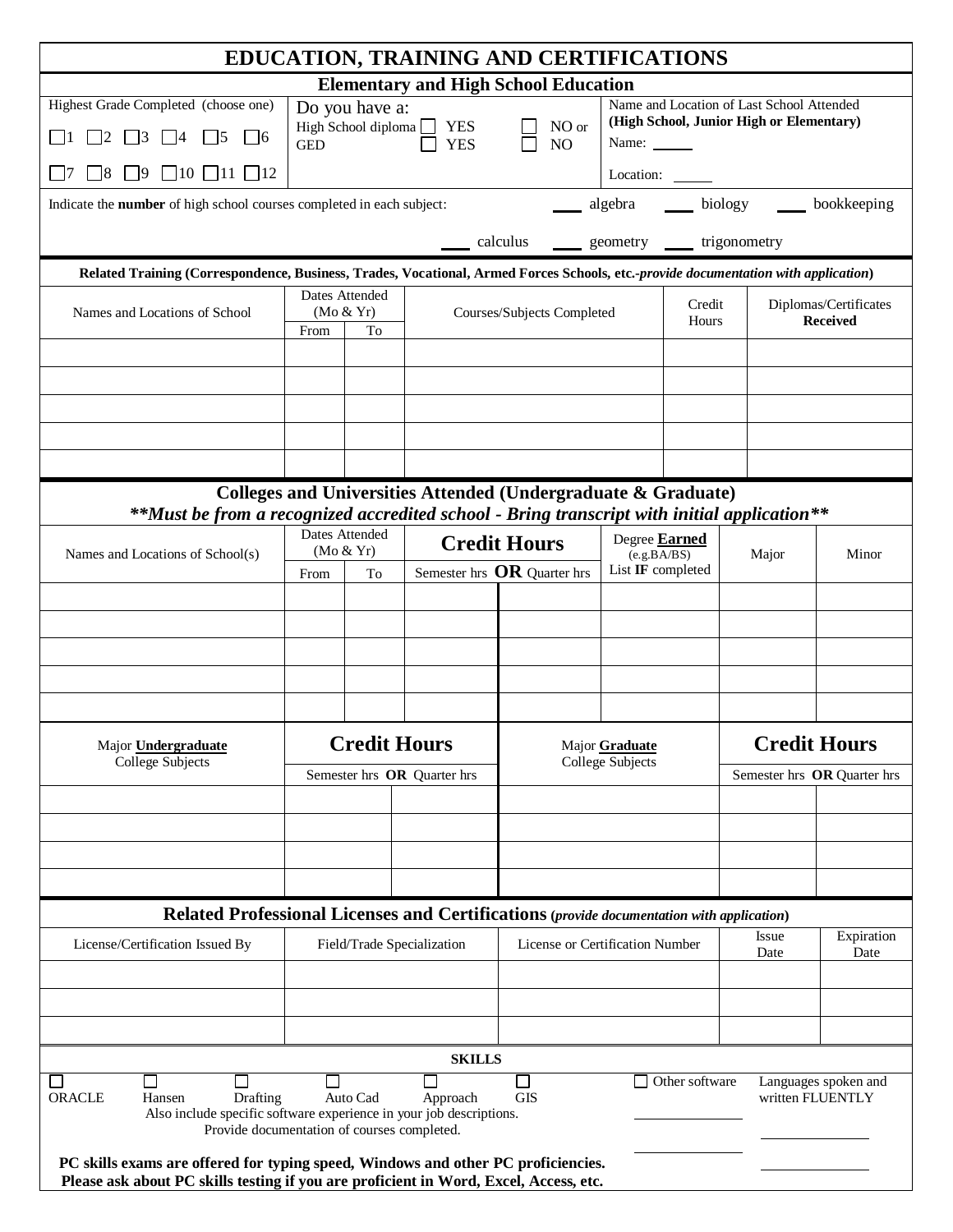| <b>EMPLOYMENT HISTORY</b>                                                                                                                                                                                                                                                                                                                                                                                                          |                                          |                                                                                                                                                                                                                                                                                                                                                                                                                                    |                  |  |  |  |  |  |  |
|------------------------------------------------------------------------------------------------------------------------------------------------------------------------------------------------------------------------------------------------------------------------------------------------------------------------------------------------------------------------------------------------------------------------------------|------------------------------------------|------------------------------------------------------------------------------------------------------------------------------------------------------------------------------------------------------------------------------------------------------------------------------------------------------------------------------------------------------------------------------------------------------------------------------------|------------------|--|--|--|--|--|--|
| May we contact your present employer? YES                                                                                                                                                                                                                                                                                                                                                                                          | NO                                       | Comment:                                                                                                                                                                                                                                                                                                                                                                                                                           |                  |  |  |  |  |  |  |
| <b>Starting Date</b><br>month / day / year                                                                                                                                                                                                                                                                                                                                                                                         | <b>Ending Date</b><br>month / day / year | Employer/Company Name and address (city and state are required)                                                                                                                                                                                                                                                                                                                                                                    |                  |  |  |  |  |  |  |
| Paid Work<br>Volunteer<br>(letter of proof needed)                                                                                                                                                                                                                                                                                                                                                                                 | Hours per Week                           | Name & Title of Immediate Supervisor                                                                                                                                                                                                                                                                                                                                                                                               | Telephone Number |  |  |  |  |  |  |
| Title of Position Held                                                                                                                                                                                                                                                                                                                                                                                                             |                                          | Reason for Leaving                                                                                                                                                                                                                                                                                                                                                                                                                 |                  |  |  |  |  |  |  |
| Describe job duties & include details such as: people or project supervision, languages programmed, computer software used, equipment &<br>tools used, guidelines followed, decisions made, reports completed, types of communications, customer service specifics, age groups served,<br>industries worked in & other details that will provide for a clear understanding of your job. (DO NOT use pre-printed job descriptions.) |                                          |                                                                                                                                                                                                                                                                                                                                                                                                                                    |                  |  |  |  |  |  |  |
|                                                                                                                                                                                                                                                                                                                                                                                                                                    |                                          |                                                                                                                                                                                                                                                                                                                                                                                                                                    |                  |  |  |  |  |  |  |
|                                                                                                                                                                                                                                                                                                                                                                                                                                    |                                          |                                                                                                                                                                                                                                                                                                                                                                                                                                    |                  |  |  |  |  |  |  |
|                                                                                                                                                                                                                                                                                                                                                                                                                                    |                                          |                                                                                                                                                                                                                                                                                                                                                                                                                                    |                  |  |  |  |  |  |  |
|                                                                                                                                                                                                                                                                                                                                                                                                                                    |                                          |                                                                                                                                                                                                                                                                                                                                                                                                                                    |                  |  |  |  |  |  |  |
|                                                                                                                                                                                                                                                                                                                                                                                                                                    |                                          |                                                                                                                                                                                                                                                                                                                                                                                                                                    |                  |  |  |  |  |  |  |
|                                                                                                                                                                                                                                                                                                                                                                                                                                    |                                          |                                                                                                                                                                                                                                                                                                                                                                                                                                    |                  |  |  |  |  |  |  |
|                                                                                                                                                                                                                                                                                                                                                                                                                                    |                                          |                                                                                                                                                                                                                                                                                                                                                                                                                                    |                  |  |  |  |  |  |  |
|                                                                                                                                                                                                                                                                                                                                                                                                                                    |                                          |                                                                                                                                                                                                                                                                                                                                                                                                                                    |                  |  |  |  |  |  |  |
|                                                                                                                                                                                                                                                                                                                                                                                                                                    |                                          |                                                                                                                                                                                                                                                                                                                                                                                                                                    |                  |  |  |  |  |  |  |
|                                                                                                                                                                                                                                                                                                                                                                                                                                    |                                          |                                                                                                                                                                                                                                                                                                                                                                                                                                    |                  |  |  |  |  |  |  |
|                                                                                                                                                                                                                                                                                                                                                                                                                                    |                                          |                                                                                                                                                                                                                                                                                                                                                                                                                                    |                  |  |  |  |  |  |  |
| <b>Starting Date</b><br>month / day / year                                                                                                                                                                                                                                                                                                                                                                                         | <b>Ending Date</b><br>month / day / year | Employer/Company Name and address (city and state are required)                                                                                                                                                                                                                                                                                                                                                                    |                  |  |  |  |  |  |  |
| Paid Work<br>Volunteer<br>(letter of proof needed)                                                                                                                                                                                                                                                                                                                                                                                 | Hours per Week                           | Name & Title of Immediate Supervisor                                                                                                                                                                                                                                                                                                                                                                                               | Telephone Number |  |  |  |  |  |  |
| Title of Position Held                                                                                                                                                                                                                                                                                                                                                                                                             |                                          | Reason for Leaving                                                                                                                                                                                                                                                                                                                                                                                                                 |                  |  |  |  |  |  |  |
|                                                                                                                                                                                                                                                                                                                                                                                                                                    |                                          | Describe job duties & include details such as: people or project supervision, languages programmed, computer software used, equipment &<br>tools used, guidelines followed, decisions made, reports completed, types of communications, customer service specifics, age groups served,<br>industries worked in & other details that will provide for a clear understanding of your job. (DO NOT use pre-printed job descriptions.) |                  |  |  |  |  |  |  |
|                                                                                                                                                                                                                                                                                                                                                                                                                                    |                                          |                                                                                                                                                                                                                                                                                                                                                                                                                                    |                  |  |  |  |  |  |  |
|                                                                                                                                                                                                                                                                                                                                                                                                                                    |                                          |                                                                                                                                                                                                                                                                                                                                                                                                                                    |                  |  |  |  |  |  |  |
|                                                                                                                                                                                                                                                                                                                                                                                                                                    |                                          |                                                                                                                                                                                                                                                                                                                                                                                                                                    |                  |  |  |  |  |  |  |
|                                                                                                                                                                                                                                                                                                                                                                                                                                    |                                          |                                                                                                                                                                                                                                                                                                                                                                                                                                    |                  |  |  |  |  |  |  |
|                                                                                                                                                                                                                                                                                                                                                                                                                                    |                                          |                                                                                                                                                                                                                                                                                                                                                                                                                                    |                  |  |  |  |  |  |  |
|                                                                                                                                                                                                                                                                                                                                                                                                                                    |                                          |                                                                                                                                                                                                                                                                                                                                                                                                                                    |                  |  |  |  |  |  |  |
|                                                                                                                                                                                                                                                                                                                                                                                                                                    |                                          |                                                                                                                                                                                                                                                                                                                                                                                                                                    |                  |  |  |  |  |  |  |
|                                                                                                                                                                                                                                                                                                                                                                                                                                    |                                          |                                                                                                                                                                                                                                                                                                                                                                                                                                    |                  |  |  |  |  |  |  |
|                                                                                                                                                                                                                                                                                                                                                                                                                                    |                                          |                                                                                                                                                                                                                                                                                                                                                                                                                                    |                  |  |  |  |  |  |  |
|                                                                                                                                                                                                                                                                                                                                                                                                                                    |                                          |                                                                                                                                                                                                                                                                                                                                                                                                                                    |                  |  |  |  |  |  |  |
|                                                                                                                                                                                                                                                                                                                                                                                                                                    |                                          |                                                                                                                                                                                                                                                                                                                                                                                                                                    |                  |  |  |  |  |  |  |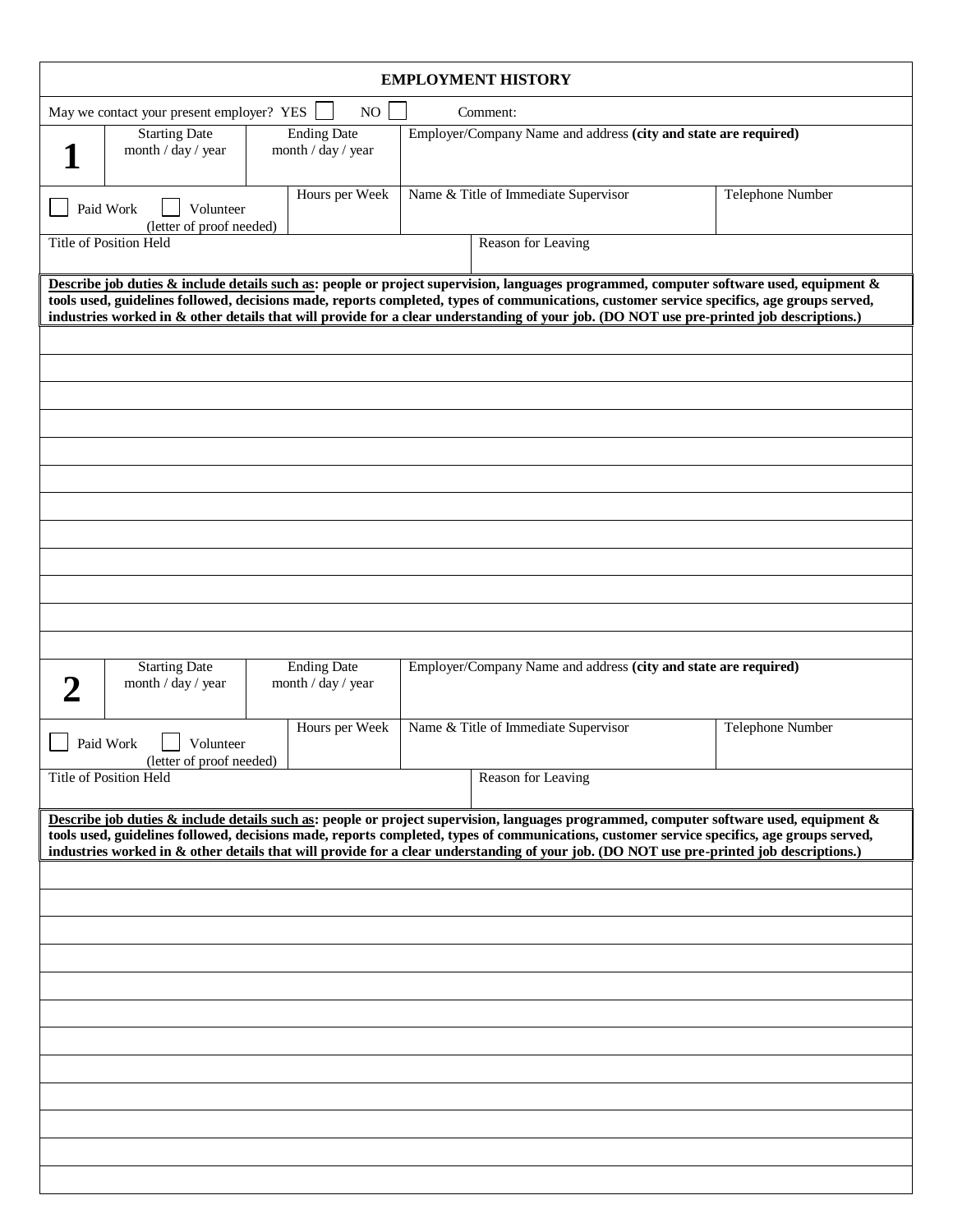| Employer/Company Name and address (city and state are required)<br><b>Starting Date</b><br><b>Ending Date</b><br>month / day / year<br>month / day / year |                                          |                                                                                                                                                                                                                                                                                                                                                                                                                                    |                  |  |  |  |  |
|-----------------------------------------------------------------------------------------------------------------------------------------------------------|------------------------------------------|------------------------------------------------------------------------------------------------------------------------------------------------------------------------------------------------------------------------------------------------------------------------------------------------------------------------------------------------------------------------------------------------------------------------------------|------------------|--|--|--|--|
|                                                                                                                                                           |                                          |                                                                                                                                                                                                                                                                                                                                                                                                                                    |                  |  |  |  |  |
| Paid Work<br>Volunteer                                                                                                                                    | Hours per Week                           | Name & Title of Immediate Supervisor                                                                                                                                                                                                                                                                                                                                                                                               | Telephone Number |  |  |  |  |
| (letter of proof needed)<br><b>Title of Position Held</b>                                                                                                 |                                          | Reason for Leaving                                                                                                                                                                                                                                                                                                                                                                                                                 |                  |  |  |  |  |
|                                                                                                                                                           |                                          |                                                                                                                                                                                                                                                                                                                                                                                                                                    |                  |  |  |  |  |
|                                                                                                                                                           |                                          | Describe job duties & include details such as: people or project supervision, languages programmed, computer software used, equipment &                                                                                                                                                                                                                                                                                            |                  |  |  |  |  |
|                                                                                                                                                           |                                          | tools used, guidelines followed, decisions made, reports completed, types of communications, customer service specifics, age groups served,<br>industries worked in & other details that will provide for a clear understanding of your job. (DO NOT use pre-printed job descriptions.)                                                                                                                                            |                  |  |  |  |  |
|                                                                                                                                                           |                                          |                                                                                                                                                                                                                                                                                                                                                                                                                                    |                  |  |  |  |  |
|                                                                                                                                                           |                                          |                                                                                                                                                                                                                                                                                                                                                                                                                                    |                  |  |  |  |  |
|                                                                                                                                                           |                                          |                                                                                                                                                                                                                                                                                                                                                                                                                                    |                  |  |  |  |  |
|                                                                                                                                                           |                                          |                                                                                                                                                                                                                                                                                                                                                                                                                                    |                  |  |  |  |  |
|                                                                                                                                                           |                                          |                                                                                                                                                                                                                                                                                                                                                                                                                                    |                  |  |  |  |  |
|                                                                                                                                                           |                                          |                                                                                                                                                                                                                                                                                                                                                                                                                                    |                  |  |  |  |  |
|                                                                                                                                                           |                                          |                                                                                                                                                                                                                                                                                                                                                                                                                                    |                  |  |  |  |  |
|                                                                                                                                                           |                                          |                                                                                                                                                                                                                                                                                                                                                                                                                                    |                  |  |  |  |  |
|                                                                                                                                                           |                                          |                                                                                                                                                                                                                                                                                                                                                                                                                                    |                  |  |  |  |  |
|                                                                                                                                                           |                                          |                                                                                                                                                                                                                                                                                                                                                                                                                                    |                  |  |  |  |  |
|                                                                                                                                                           |                                          |                                                                                                                                                                                                                                                                                                                                                                                                                                    |                  |  |  |  |  |
|                                                                                                                                                           |                                          |                                                                                                                                                                                                                                                                                                                                                                                                                                    |                  |  |  |  |  |
| <b>Starting Date</b><br>month / day / year                                                                                                                | <b>Ending Date</b><br>month / day / year | Employer/Company Name and address (city and state are required)                                                                                                                                                                                                                                                                                                                                                                    |                  |  |  |  |  |
| Paid Work<br>Volunteer<br>(letter of proof needed)                                                                                                        | Hours per Week                           | Name & Title of Immediate Supervisor                                                                                                                                                                                                                                                                                                                                                                                               | Telephone Number |  |  |  |  |
| Title of Position Held                                                                                                                                    |                                          | Reason for Leaving                                                                                                                                                                                                                                                                                                                                                                                                                 |                  |  |  |  |  |
|                                                                                                                                                           |                                          |                                                                                                                                                                                                                                                                                                                                                                                                                                    |                  |  |  |  |  |
|                                                                                                                                                           |                                          | Describe job duties & include details such as: people or project supervision, languages programmed, computer software used, equipment &<br>tools used, guidelines followed, decisions made, reports completed, types of communications, customer service specifics, age groups served,<br>industries worked in & other details that will provide for a clear understanding of your job. (DO NOT use pre-printed job descriptions.) |                  |  |  |  |  |
|                                                                                                                                                           |                                          |                                                                                                                                                                                                                                                                                                                                                                                                                                    |                  |  |  |  |  |
|                                                                                                                                                           |                                          |                                                                                                                                                                                                                                                                                                                                                                                                                                    |                  |  |  |  |  |
|                                                                                                                                                           |                                          |                                                                                                                                                                                                                                                                                                                                                                                                                                    |                  |  |  |  |  |
|                                                                                                                                                           |                                          |                                                                                                                                                                                                                                                                                                                                                                                                                                    |                  |  |  |  |  |
|                                                                                                                                                           |                                          |                                                                                                                                                                                                                                                                                                                                                                                                                                    |                  |  |  |  |  |
|                                                                                                                                                           |                                          |                                                                                                                                                                                                                                                                                                                                                                                                                                    |                  |  |  |  |  |
|                                                                                                                                                           |                                          |                                                                                                                                                                                                                                                                                                                                                                                                                                    |                  |  |  |  |  |
|                                                                                                                                                           |                                          |                                                                                                                                                                                                                                                                                                                                                                                                                                    |                  |  |  |  |  |
|                                                                                                                                                           |                                          |                                                                                                                                                                                                                                                                                                                                                                                                                                    |                  |  |  |  |  |
|                                                                                                                                                           |                                          |                                                                                                                                                                                                                                                                                                                                                                                                                                    |                  |  |  |  |  |
|                                                                                                                                                           |                                          |                                                                                                                                                                                                                                                                                                                                                                                                                                    |                  |  |  |  |  |
|                                                                                                                                                           |                                          |                                                                                                                                                                                                                                                                                                                                                                                                                                    |                  |  |  |  |  |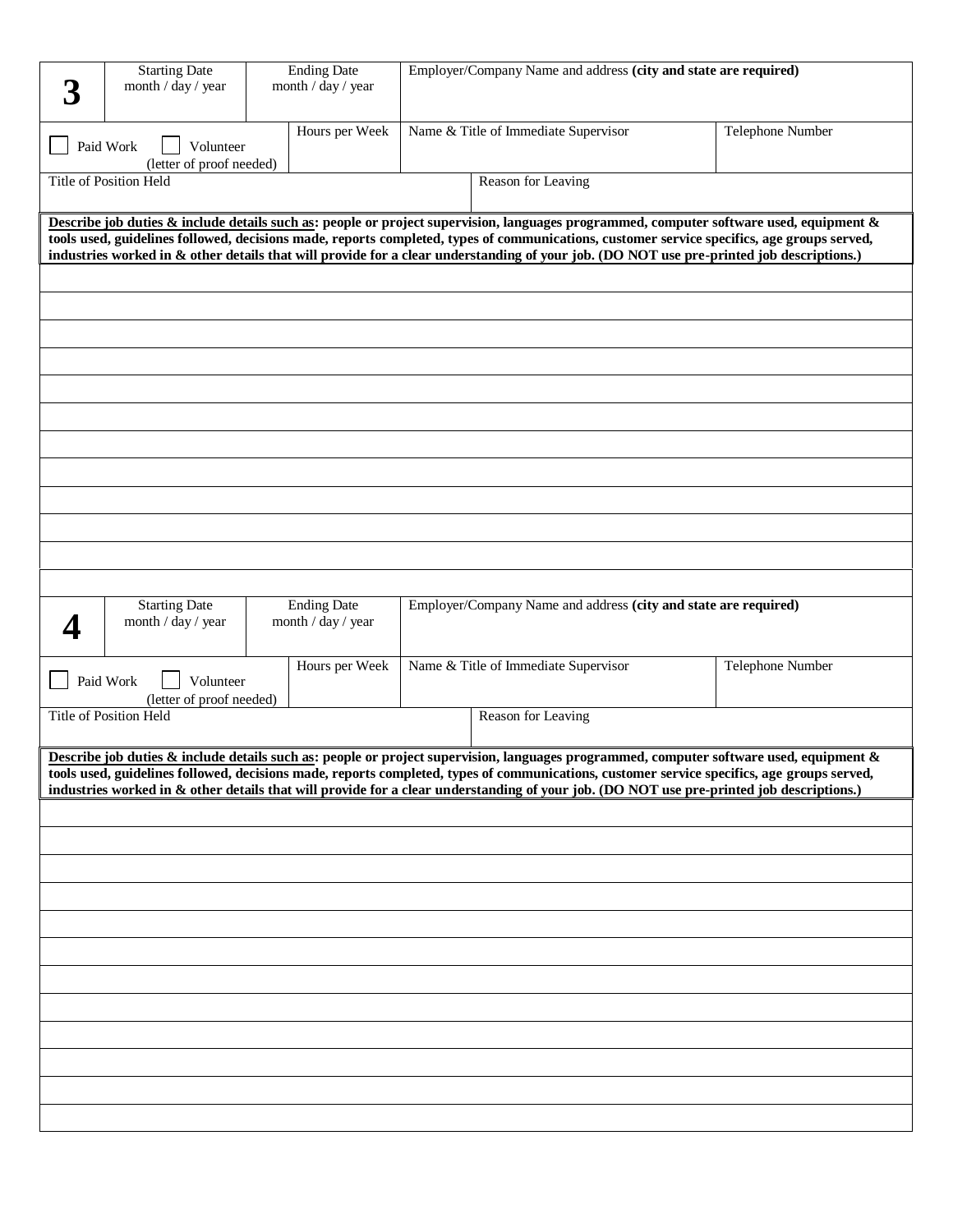|                       | <b>Starting Date</b>                                      | <b>Ending Date</b><br>month / day / year |  | Employer/Company Name and address (city and state are required)                                                                                                                                                                                                                         |                         |  |  |  |
|-----------------------|-----------------------------------------------------------|------------------------------------------|--|-----------------------------------------------------------------------------------------------------------------------------------------------------------------------------------------------------------------------------------------------------------------------------------------|-------------------------|--|--|--|
|                       | month / day / year                                        |                                          |  |                                                                                                                                                                                                                                                                                         |                         |  |  |  |
|                       | Paid Work<br>Volunteer                                    | Hours per Week                           |  | Name & Title of Immediate Supervisor                                                                                                                                                                                                                                                    | <b>Telephone Number</b> |  |  |  |
|                       | (letter of proof needed)<br><b>Title of Position Held</b> |                                          |  | Reason for Leaving                                                                                                                                                                                                                                                                      |                         |  |  |  |
|                       |                                                           |                                          |  |                                                                                                                                                                                                                                                                                         |                         |  |  |  |
|                       |                                                           |                                          |  | Describe job duties & include details such as: people or project supervision, languages programmed, computer software used, equipment &                                                                                                                                                 |                         |  |  |  |
|                       |                                                           |                                          |  | tools used, guidelines followed, decisions made, reports completed, types of communications, customer service specifics, age groups served,<br>industries worked in & other details that will provide for a clear understanding of your job. (DO NOT use pre-printed job descriptions.) |                         |  |  |  |
|                       |                                                           |                                          |  |                                                                                                                                                                                                                                                                                         |                         |  |  |  |
|                       |                                                           |                                          |  |                                                                                                                                                                                                                                                                                         |                         |  |  |  |
|                       |                                                           |                                          |  |                                                                                                                                                                                                                                                                                         |                         |  |  |  |
|                       |                                                           |                                          |  |                                                                                                                                                                                                                                                                                         |                         |  |  |  |
|                       |                                                           |                                          |  |                                                                                                                                                                                                                                                                                         |                         |  |  |  |
|                       |                                                           |                                          |  |                                                                                                                                                                                                                                                                                         |                         |  |  |  |
|                       |                                                           |                                          |  |                                                                                                                                                                                                                                                                                         |                         |  |  |  |
|                       |                                                           |                                          |  |                                                                                                                                                                                                                                                                                         |                         |  |  |  |
|                       |                                                           |                                          |  |                                                                                                                                                                                                                                                                                         |                         |  |  |  |
|                       |                                                           |                                          |  |                                                                                                                                                                                                                                                                                         |                         |  |  |  |
|                       |                                                           |                                          |  |                                                                                                                                                                                                                                                                                         |                         |  |  |  |
|                       |                                                           |                                          |  |                                                                                                                                                                                                                                                                                         |                         |  |  |  |
|                       |                                                           |                                          |  |                                                                                                                                                                                                                                                                                         |                         |  |  |  |
|                       |                                                           |                                          |  |                                                                                                                                                                                                                                                                                         |                         |  |  |  |
|                       | <b>Starting Date</b>                                      | <b>Ending Date</b>                       |  | Employer/Company Name and address (city and state are required)                                                                                                                                                                                                                         |                         |  |  |  |
| $\boldsymbol{\theta}$ | month / day / year                                        | month / day / year                       |  |                                                                                                                                                                                                                                                                                         |                         |  |  |  |
|                       |                                                           | Hours per Week                           |  | Name & Title of Immediate Supervisor                                                                                                                                                                                                                                                    | <b>Telephone Number</b> |  |  |  |
|                       | Paid Work<br>Volunteer                                    |                                          |  |                                                                                                                                                                                                                                                                                         |                         |  |  |  |
|                       | (letter of proof needed)<br>Title of Position Held        |                                          |  | Reason for Leaving                                                                                                                                                                                                                                                                      |                         |  |  |  |
|                       |                                                           |                                          |  |                                                                                                                                                                                                                                                                                         |                         |  |  |  |
|                       |                                                           |                                          |  | Describe job duties & include details such as: people or project supervision, languages programmed, computer software used, equipment &                                                                                                                                                 |                         |  |  |  |
|                       |                                                           |                                          |  | tools used, guidelines followed, decisions made, reports completed, types of communications, customer service specifics, age groups served,<br>industries worked in & other details that will provide for a clear understanding of your job. (DO NOT use pre-printed job descriptions.) |                         |  |  |  |
|                       |                                                           |                                          |  |                                                                                                                                                                                                                                                                                         |                         |  |  |  |
|                       |                                                           |                                          |  |                                                                                                                                                                                                                                                                                         |                         |  |  |  |
|                       |                                                           |                                          |  |                                                                                                                                                                                                                                                                                         |                         |  |  |  |
|                       |                                                           |                                          |  |                                                                                                                                                                                                                                                                                         |                         |  |  |  |
|                       |                                                           |                                          |  |                                                                                                                                                                                                                                                                                         |                         |  |  |  |
|                       |                                                           |                                          |  |                                                                                                                                                                                                                                                                                         |                         |  |  |  |
|                       |                                                           |                                          |  |                                                                                                                                                                                                                                                                                         |                         |  |  |  |
|                       |                                                           |                                          |  |                                                                                                                                                                                                                                                                                         |                         |  |  |  |
|                       |                                                           |                                          |  |                                                                                                                                                                                                                                                                                         |                         |  |  |  |
|                       |                                                           |                                          |  |                                                                                                                                                                                                                                                                                         |                         |  |  |  |
|                       |                                                           |                                          |  |                                                                                                                                                                                                                                                                                         |                         |  |  |  |
|                       |                                                           |                                          |  |                                                                                                                                                                                                                                                                                         |                         |  |  |  |
|                       |                                                           |                                          |  |                                                                                                                                                                                                                                                                                         |                         |  |  |  |
|                       |                                                           |                                          |  |                                                                                                                                                                                                                                                                                         |                         |  |  |  |
|                       |                                                           |                                          |  |                                                                                                                                                                                                                                                                                         |                         |  |  |  |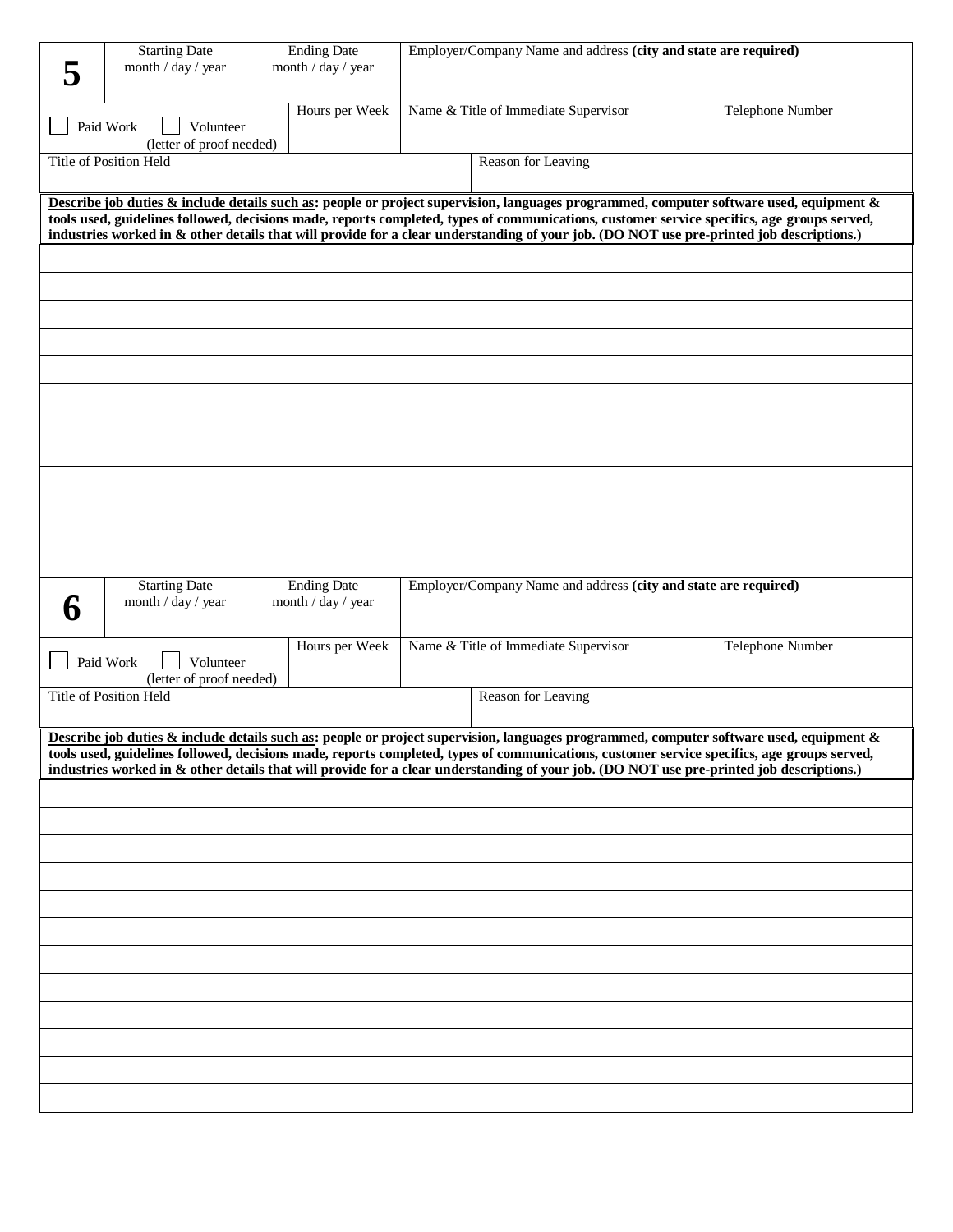|   | <b>Starting Date</b><br>month / day / year         | <b>Ending Date</b><br>month / day / year | Employer/Company Name and address (city and state are required) |                                                                                                                                                                                                                                                                                         |                  |  |  |  |
|---|----------------------------------------------------|------------------------------------------|-----------------------------------------------------------------|-----------------------------------------------------------------------------------------------------------------------------------------------------------------------------------------------------------------------------------------------------------------------------------------|------------------|--|--|--|
|   | Paid Work<br>Volunteer<br>(letter of proof needed) | Hours per Week                           | Name & Title of Immediate Supervisor<br>Telephone Number        |                                                                                                                                                                                                                                                                                         |                  |  |  |  |
|   | <b>Title of Position Held</b>                      |                                          |                                                                 | Reason for Leaving                                                                                                                                                                                                                                                                      |                  |  |  |  |
|   |                                                    |                                          |                                                                 | Describe job duties & include details such as: people or project supervision, languages programmed, computer software used, equipment &                                                                                                                                                 |                  |  |  |  |
|   |                                                    |                                          |                                                                 | tools used, guidelines followed, decisions made, reports completed, types of communications, customer service specifics, age groups served,<br>industries worked in & other details that will provide for a clear understanding of your job. (DO NOT use pre-printed job descriptions.) |                  |  |  |  |
|   |                                                    |                                          |                                                                 |                                                                                                                                                                                                                                                                                         |                  |  |  |  |
|   |                                                    |                                          |                                                                 |                                                                                                                                                                                                                                                                                         |                  |  |  |  |
|   |                                                    |                                          |                                                                 |                                                                                                                                                                                                                                                                                         |                  |  |  |  |
|   |                                                    |                                          |                                                                 |                                                                                                                                                                                                                                                                                         |                  |  |  |  |
|   |                                                    |                                          |                                                                 |                                                                                                                                                                                                                                                                                         |                  |  |  |  |
|   |                                                    |                                          |                                                                 |                                                                                                                                                                                                                                                                                         |                  |  |  |  |
|   |                                                    |                                          |                                                                 |                                                                                                                                                                                                                                                                                         |                  |  |  |  |
|   |                                                    |                                          |                                                                 |                                                                                                                                                                                                                                                                                         |                  |  |  |  |
|   |                                                    |                                          |                                                                 |                                                                                                                                                                                                                                                                                         |                  |  |  |  |
|   | <b>Starting Date</b>                               | <b>Ending Date</b>                       |                                                                 | Employer/Company Name and address (city and state are required)                                                                                                                                                                                                                         |                  |  |  |  |
| 8 | month / day / year                                 | month / day / year                       |                                                                 |                                                                                                                                                                                                                                                                                         |                  |  |  |  |
|   | Paid Work<br>Volunteer<br>(letter of proof needed) | Hours per Week                           |                                                                 | Name & Title of Immediate Supervisor                                                                                                                                                                                                                                                    | Telephone Number |  |  |  |
|   | <b>Title of Position Held</b>                      |                                          |                                                                 | Reason for Leaving                                                                                                                                                                                                                                                                      |                  |  |  |  |
|   |                                                    |                                          |                                                                 | Describe job duties & include details such as: people or project supervision, languages programmed, computer software used, equipment &                                                                                                                                                 |                  |  |  |  |
|   |                                                    |                                          |                                                                 | tools used, guidelines followed, decisions made, reports completed, types of communications, customer service specifics, age groups served,<br>industries worked in & other details that will provide for a clear understanding of your job. (DO NOT use pre-printed job descriptions.) |                  |  |  |  |
|   |                                                    |                                          |                                                                 |                                                                                                                                                                                                                                                                                         |                  |  |  |  |
|   |                                                    |                                          |                                                                 |                                                                                                                                                                                                                                                                                         |                  |  |  |  |
|   |                                                    |                                          |                                                                 |                                                                                                                                                                                                                                                                                         |                  |  |  |  |
|   |                                                    |                                          |                                                                 |                                                                                                                                                                                                                                                                                         |                  |  |  |  |
|   |                                                    |                                          |                                                                 |                                                                                                                                                                                                                                                                                         |                  |  |  |  |
|   |                                                    |                                          |                                                                 |                                                                                                                                                                                                                                                                                         |                  |  |  |  |
|   |                                                    |                                          |                                                                 |                                                                                                                                                                                                                                                                                         |                  |  |  |  |
|   |                                                    |                                          |                                                                 |                                                                                                                                                                                                                                                                                         |                  |  |  |  |
|   |                                                    |                                          |                                                                 |                                                                                                                                                                                                                                                                                         |                  |  |  |  |
|   |                                                    |                                          |                                                                 |                                                                                                                                                                                                                                                                                         |                  |  |  |  |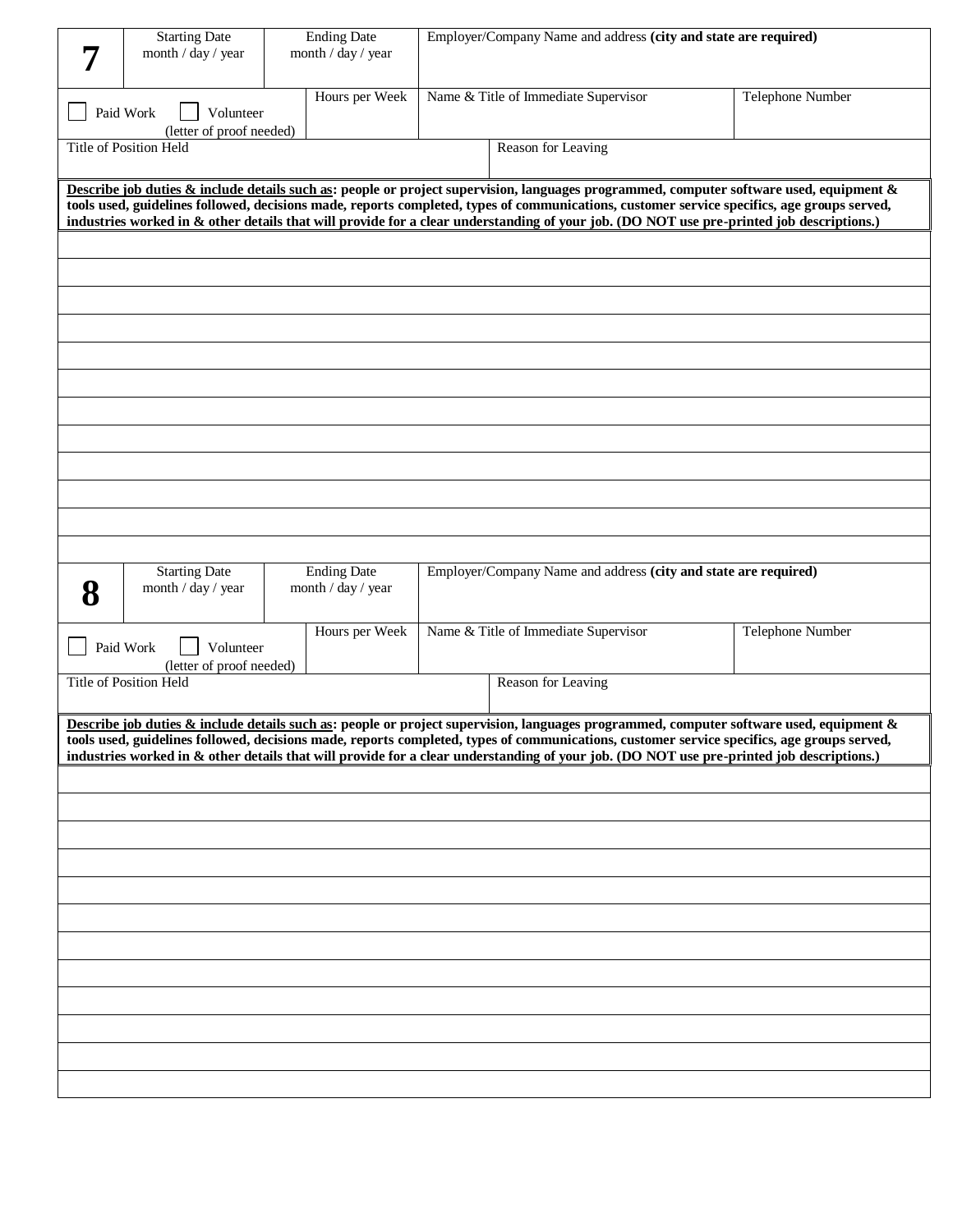#### **CONDITIONS OF EMPLOYMENT STATEMENT**

Under penalties of perjury, I declare that my answers to the questions on this application and any necessary examinations and supplements are true and give the City of Baton Rouge the right to investigate all information given and to secure additional appropriate information if necessary. I understand that an investigative report may be made from information obtained through personal interviews with others. I understand that this inquiry may include information as to my personal characteristics, employment verification, credential verification, personal identity verifications, reference checks, criminal records, motor vehicle records, and appropriateness for employment. In accordance with the law and my understanding of this statement, I authorize my current and former employers to give any information regarding my employment, together with all information regarding me, and hereby release from all liability or responsibility all persons, companies, or corporations furnishing such information in good faith. I also authorize the release of my scholastic ratings to the City of Baton Rouge by schools and other education institutions that I have attended.

I understand that the completion of this application does not assure me of a position with the City of Baton Rouge and does not obligate the City of Baton Rouge to me in any way. **I further understand that any misrepresentation herein WILL cause my application to be rejected, my name to be removed from the eligible register and/or subject me to dismissal**. Candidates selected for hire must pass a physical and drug screen prior to employment. I am aware that the results will be made available to the Human Resources Director or a duly authorized representative. The City of Baton Rouge is committed to a drug free work place to protect the safety of workers and the public and will comply with the Federal Drug Free Work Place Act.

I understand that this application, exam documents and attachments become a part of the City of Baton Rouge records and will not be returned, reused or copied for me once submitted. (It is recommended that you make a copy of this application for yourself before submitting it to the Human Resources Department.) I am also aware that my application is subject to the Louisiana open records law and may be released as a public document.

Please read the minimum requirements (and application notes if the job is posted) before applying.

## This position is subject to a background check for any convictions related to its responsibilities and requirements. Employment is contingent upon successful completion of a background investigation including criminal history. Criminal history will not automatically disqualify a candidate.

By my signature, I certify, authorize and acknowledge the above statements and declare that I have read the application instructions.

Signature **Social Security Number** Date Social Security Number (Unsigned applications will not be considered)